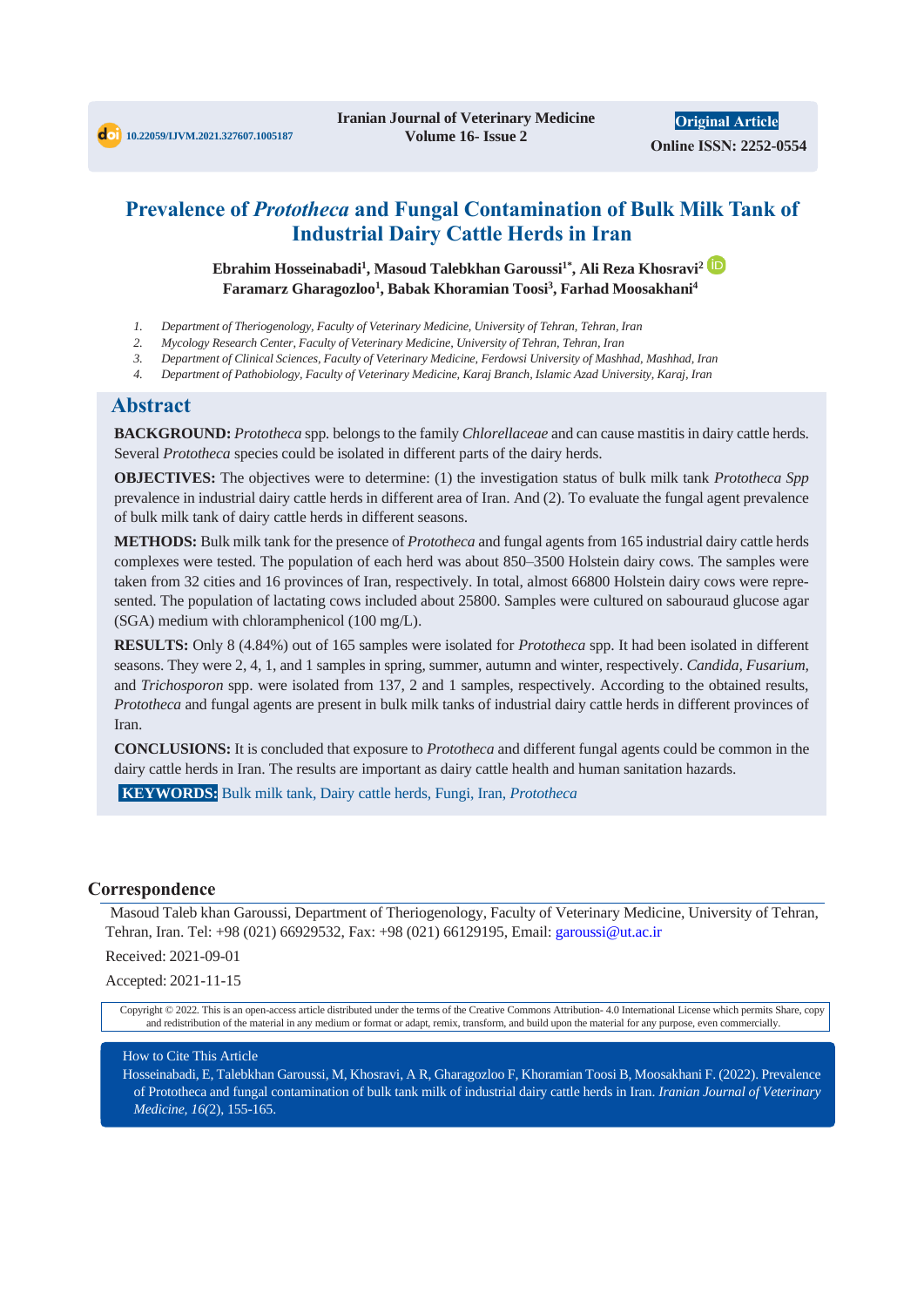## **Introduction**

There are several infectious agents that can cause mastitis in cows, such as bacterial agents, fungal and algae agents (Blowey & Edmondson, 2010; Talebkhan Garoussi*,* Khosravi & Pandamoz, 2012; Kurumisawa *et al.*, 2018). Fungal agents can cause mastitis, such as yeasts from genera *Candida* (*Candida albicans*) and *Cryptoccocus (Cryptotoccus neoformans)* which are the most common agents (Spanamberg *et al.*, 2008; Bakr *et al.*, 2015; Eldesouky *et al.*, 2016).

Mastitis is one of the main diseases in industrial dairy cattle herds. It causes major economic losses from reduced milk production and quality, milk wastage, elimination and treatment costs to reproductive disorders. Despite many efforts to control and prevent mastitis and accomplishment of udder health programs, it is still considered the most expensive disease in dairy industry (Blowey & Edmondson, 2010; Shahid *et al.*, 2016; Kalinska, Gołębiewski & Wójcik, 2017).

*Prototheca* species can cause mastitis (Osumi *et al.*, 2008; Milanov *et al.*, 2016). *Prototheca spp.* belong to the family *Chlorellaceae*. They lost their ability to synthesize chlorophyll and adopted a heterotrophic mode of nutrition and became achlorophyllous algae (Anderson & Walker, 1988; Rapuntean *et al.*, 2009; Krukowski *et al.* 2013; Irrgang *et al.*, 2015). *P. blaschkeae, P. zopfii, P. cutis*  and *P. wickerhamii* are animal pathogens and can cause severe infections in low sanitary conditions or immune system deficiency and also can cause local or systemic diseases for humans as a zoonotic agent (Roesler*,* Scholz & Hensel, 2003; Milanov & Suvajdžić, 2006; Lass-Florl & Mayr, 2007; Marques, 2008; Satoh *et al.*, 2010; Wawron *et al.*, 2013; Masuda *et al.*, 2016). Several *Prototheca* species could be isolated in different parts of the dairy herds. However, *Prototheca* species live and grow in humid places, especially wet places contaminated to agronomy and animal dung, sewage, stagnant spate, soil, mud, corrupt feed, excess animal feed, dirty trough and cow and calf excretion (Anderson & Walker, 1988; Masuda *et al.*, 2016). Moreover, they can bide in several materials such as steel, glass, plastic, and polypropylene and, after transportation to a humid place, duplicate and form biofilm (Pompermayer & Gaylarde, 2000; Marques *et al.*, 2008).

The major clinical mastitis can cause by *P. zopfii*  (genotype 2), *P. blaschkeae* and *P. wickerhamii*. They have been isolated only from milk samples which obtained from sporadic mastitis cases (Roesler *et al.*, 2006; Marques *et al.*, 2008). These species can cause clinical mastitis (Osumi, *et al.*, 2008; Ricchi, *et al.*, 2010; Jagielski, *et al.*, 2011).

*Prototheca* is one of the zoonotic agents, and its presence in milk can cause human protothecosis. In the milk industry, pasteurization is used to eliminate microbial agents, while *Prototheca* are resistant to pasteurization (Lass-Florl & Mayr, 2007). Therefore, consuming contaminated milk to *Prototheca* agent can be a sanitation hazard (Lass & Mayr, 2007; Marques *et al.*, 2008).

*Prototheca* was first detected in 1894 by Krüger, and the first detection of *Prototheca* as a mastitis agent was in 1954 in Germany (Pieper *et al.*, 2012). However, it was shown that it could be a mastitis agent worldwide as it was reported in the USA (Anderson & Walker*,* 1988), Denmark (Aalbaek *et al.*, 1998), Italy (Buzzini, *et al.*, 2004), Brazil (Bueno *et al.*, 2006), Japan (Osumi *et al.*, 2008), and Canada (Pieper *et al.*, 2012). In the past years, the rates of *Prototheca* mastitis reports were little due to less attention to its role as a mastitis agent, but recently, the knowledge about this agent has increased, which led to an increase in detection and reports of *Prototheca* mastitis (Milanov *et al.*, 2016, Ranjan *et al.*, 2006). According to the reports, *Prototheca* was isolated from clinical mastitis in Iran (Lavaee *et al.*, 2019; Zaini *et al.,* 2012).

*Prototheca* and fungal agents are important agents in causing mastitis, and milk contamination can be isolated from bulk milk tanks of industrial dairy cattle herds in Iran. The aims of the present study were to determine: 1) the investigation status of bulk milk tank *Prototheca Spp* prevalence in different seasons in industrial dairy cattle herds in different areas of Iran; 2) To evaluate the fungal agent prevalence of dairy cattle herds.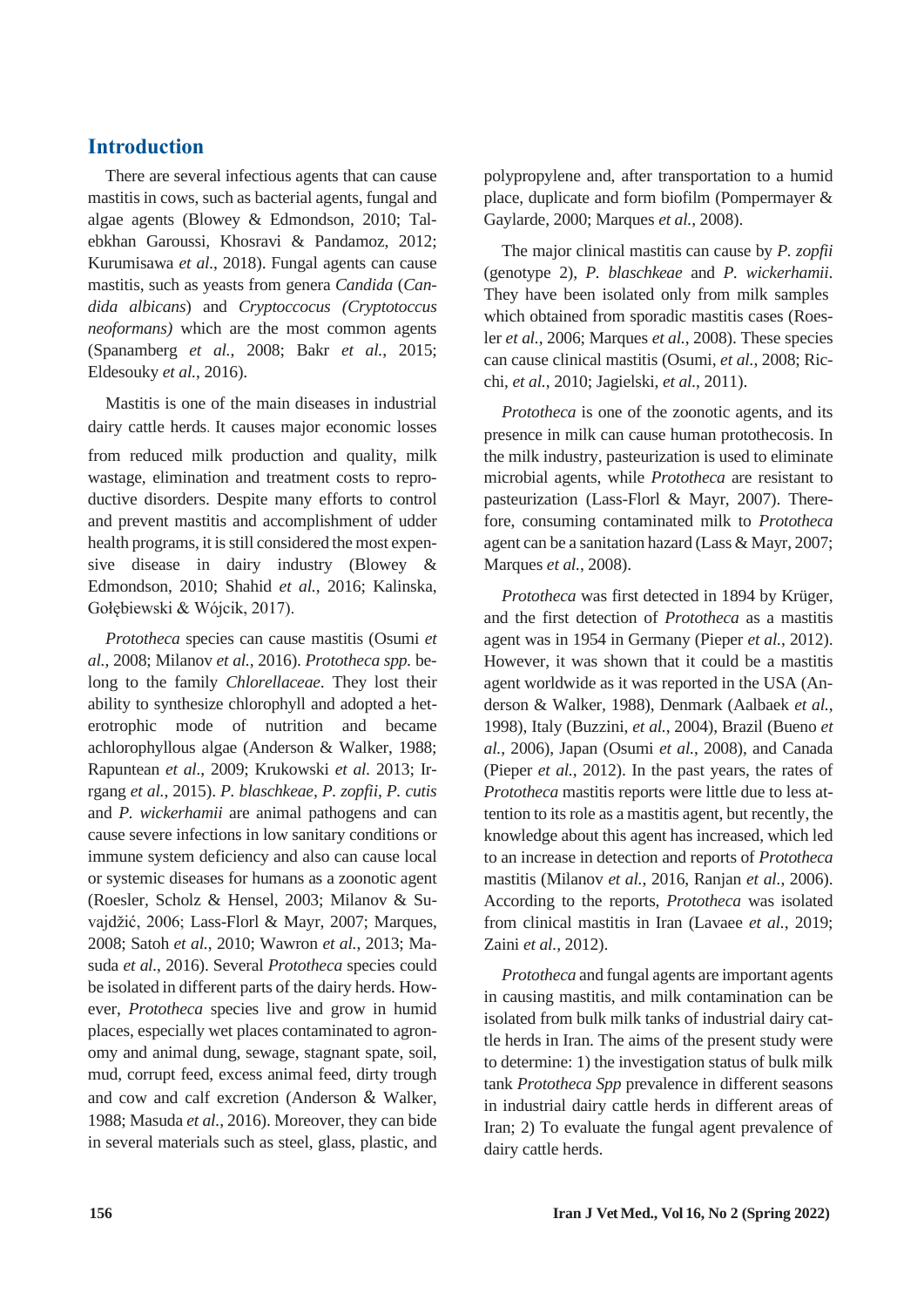## **Materials and Methods**

## **Geographical Regions, Study Population and Management of the Herds**

In total, samples were collected randomly from 165 industrial dairy cattle herds in different areas of Iran. Samples were taken true randomly using a lottery mechanism in the dairy cattle herds. The approximate minimum required sample size was calculated based on the following formula, which according to the confidence level (95%), desired absolute precision 5% (5%) and expected prevalence (10%) will be as follows (Thrusfield and Christley, 2018):

$$
N=\frac{1.96^2 \times Pexp \times (1-Pexp)}{d^2}
$$

Where  $Pexp = expected$  prevalence;  $d = desired$ absolute precision;  $1.962$  = multiplier for level of confidence 95%. Therefore, substituting these values in the above formula:

N: minimum required sample size

Pexp: expected prevalence

d: desired accuracy

The minimum required sample size was 138 (Thrusfield and Christley, 2018). The commercialindustrial herds use more advanced technology with average milk production of about almost 10000 Kg/cow/year. We included only the commercial-industrial stratum farms that processed a bulk milk tank for this study. The industrial dairy cattle herds are the major milk producer in different areas. Farmers deliver milk production to the local dairy industries or export milk somewhere else in Iran. Samples of bulk milk tanks were obtained from 165 industrial dairy cattle herd complexes selected according to a proportional geographical distribution in various parts of Iran. The samples were taken from dairy cattle herds in 32 cities and 16 provinces, respectively (Figure 1).

In total, almost 66800 Holstein dairy cows were represented. The lactating cow population included about 25800. The minimum and maximum of lactating cows in the herds were about 850 and 3000, respectively. The milk production of cows averaged about 11500 per lactating period. All of the cows were Holstein's breed. Almost more than 75% of the dairy cows had a free-stall system. They were housed in an intensive system with cubical bedding. They were typically fed alfalfa, corn silage, and concentrate in various proportions using a mixed ration (TMR). The cows were milked 3 times a day using a milking machine. All of the cows were vaccinated against brucellosis. The animals were immunized against foot and mouth disease and Clostridial diseases. All of the herds used artificial insemination. Nutrition and reproduction management of the herds were controlled using computerized herd health management.

### **Sample Collection**

A bulk milk sample was obtained from each herd from March 2019 to March 2020. The owners of the herds were not informed of the aims of this study. They were collected in 500 mL volume in a sterile bottle after finishing the whole milking process (Bauman *et al.*, 2018). No preservative was used. The samples were put on ice and transported directly to the laboratory of Mycology Research Center, Faculty of Veterinary Medicine, University of Tehran, Tehran, Iran. Sample transfer took a maximum of 16 hours.

## **Culture, Isolation, and Purification of Grown Microorganisms**

Beside the flame, 0.01 mL of each milk sample was cultivated on a Sabouraud Glucose Agar (SGA) medium with chloramphenicol (100 mg/L) (Difco Laboratories, USA). Cultivated samples were incubated aerobically at 37°C for 7 days (Corbellini *et al.,* 2001).

All grown colonies were purified on SGA culture media for isolation and *Prototheca* spp. and mycotic flora identification. Isolation of purified colonies was based on morphological features, and staining was performed using the lactophenol cotton blue method. Protothecal colonies had a creamy appearance with white to gray-white color. Isolates were stored in TSB medium enriched with 0.6% yeast extract and 20% glycerol at -20°C. Other fungal colonies and yeast species such as *Candida* spp., *Geotrichum* spp., *Fusarium* spp., and *Trichosporon*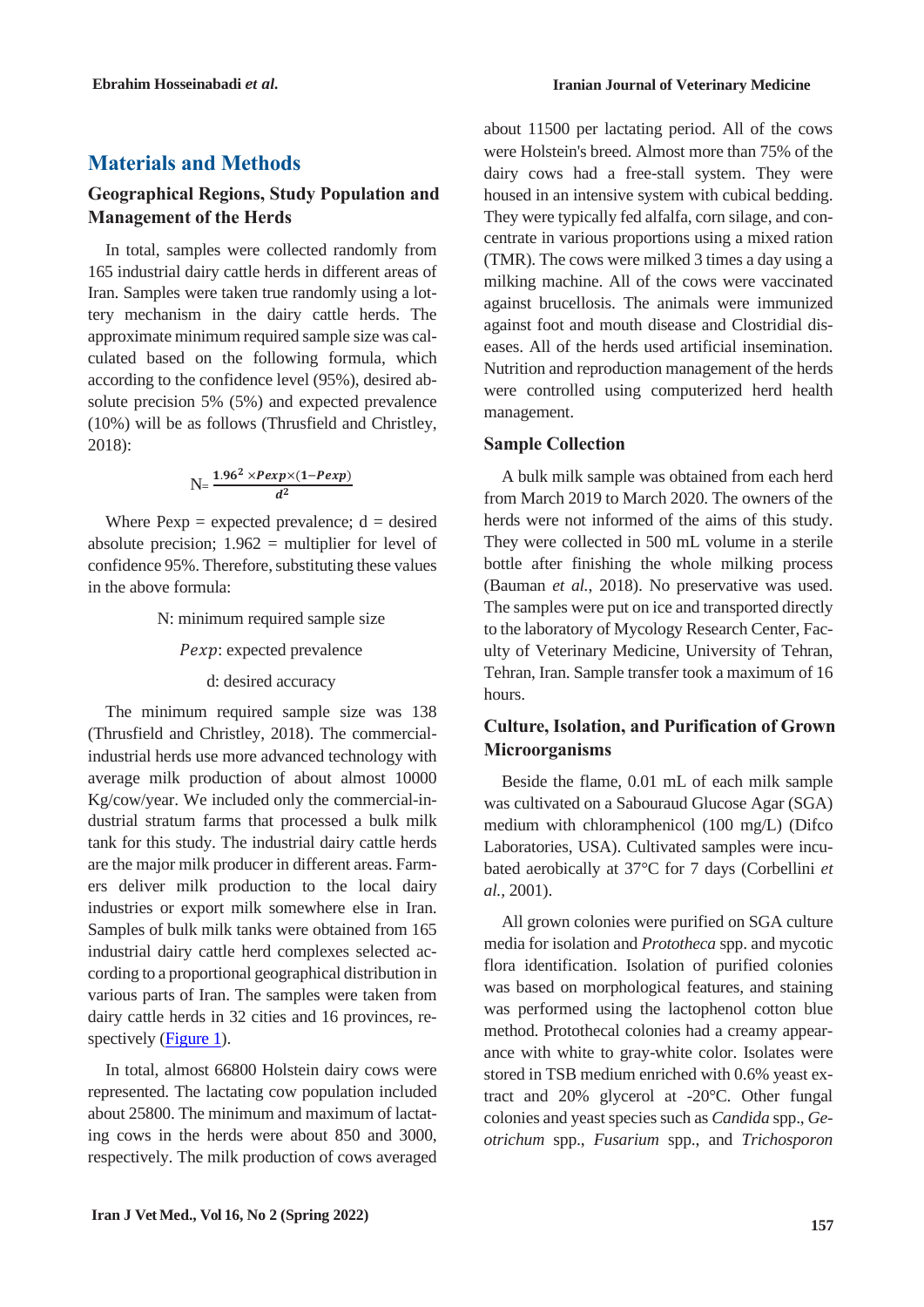spp*.* were also purified, isolated, and identified using the lactophenol cotton blue method.

#### **Staining**

In lactophenol cotton blue staining, one drop was placed on a slide, then a very small part of *Prototheca* colony was picked up by an inoculation loop and carefully placed on the drop of staining solution on the slide. Then a lamel was placed on the mixture of stain and sample, and examination was done with a magnification of 10 and 40. Organisms suspended in the stain were killed due to the presence of phenol. On the other hand, a high phenol concentration deactivated lytic cellular enzymes; thus, the cells did not lyse. Cotton blue was an acid dye that stained the chitin present in the cell wall. It is important not to take too much from the sample to make microscopic observation easy.

#### **Statistical Analysis**

The data were analyzed using the x2 statistic method using SAAS version 9.2.



**Figure 1.** Distribution of milk sample collection for *Prototheca* contamination of bulk milk tank of industrial dairy cattle herds in Iran. Green circles show negative samples as *Prototheca Spp* isolates. Red circles show positive samples as *Prototheca Spp* isolates.

### **Results**

In total, 165 samples were collected. They were taken during spring (32, 19.4%), summer (58, 35.15%), autumn (13, 7.9%) and winter (62, 37.5%).

*Prototheca* spp. was isolated from 8 (4.84%) samples which were taken from 8 different dairy cattle herds in 5 cities (Mashhad, Saveh, Varamin, Abyek, and Karaj) (Figure 1) [\(Table 1\)](#page-3-0). There were no significant differences among the samples collected in different seasons  $(P<0.05)$  [\(Table 1\)](#page-3-0). [Table 2](#page-4-0) shows the different alga and fungal infections of bulk milk tanks of dairy cattle herds. *Prototheca* spp*.* was not isolated from the bulk milk tank of dairy cattle herds in other provinces (**Figure 1**).

<span id="page-3-0"></span>**Table 1.** Distribution of *Prototheca Spp* contamination of bulk milk tank of industrial dairy cattle herds in different seasons in Iran.

| <i>Prototheca</i> spp. |               |               |               |               |               |
|------------------------|---------------|---------------|---------------|---------------|---------------|
|                        | Spring $(\%)$ | Summer $(\%)$ | Autumn $(\%)$ | Winter $(\%)$ | Total $(\% )$ |
| +                      | 2(1.21)       | 4(2.42)       | 1(0.6)        | 1(0.6)        | 8(4.84)       |
| ۰                      | 30(18.18)     | 54(32.72)     | 12(7.27)      | 61(36.96)     | 157(95.15)    |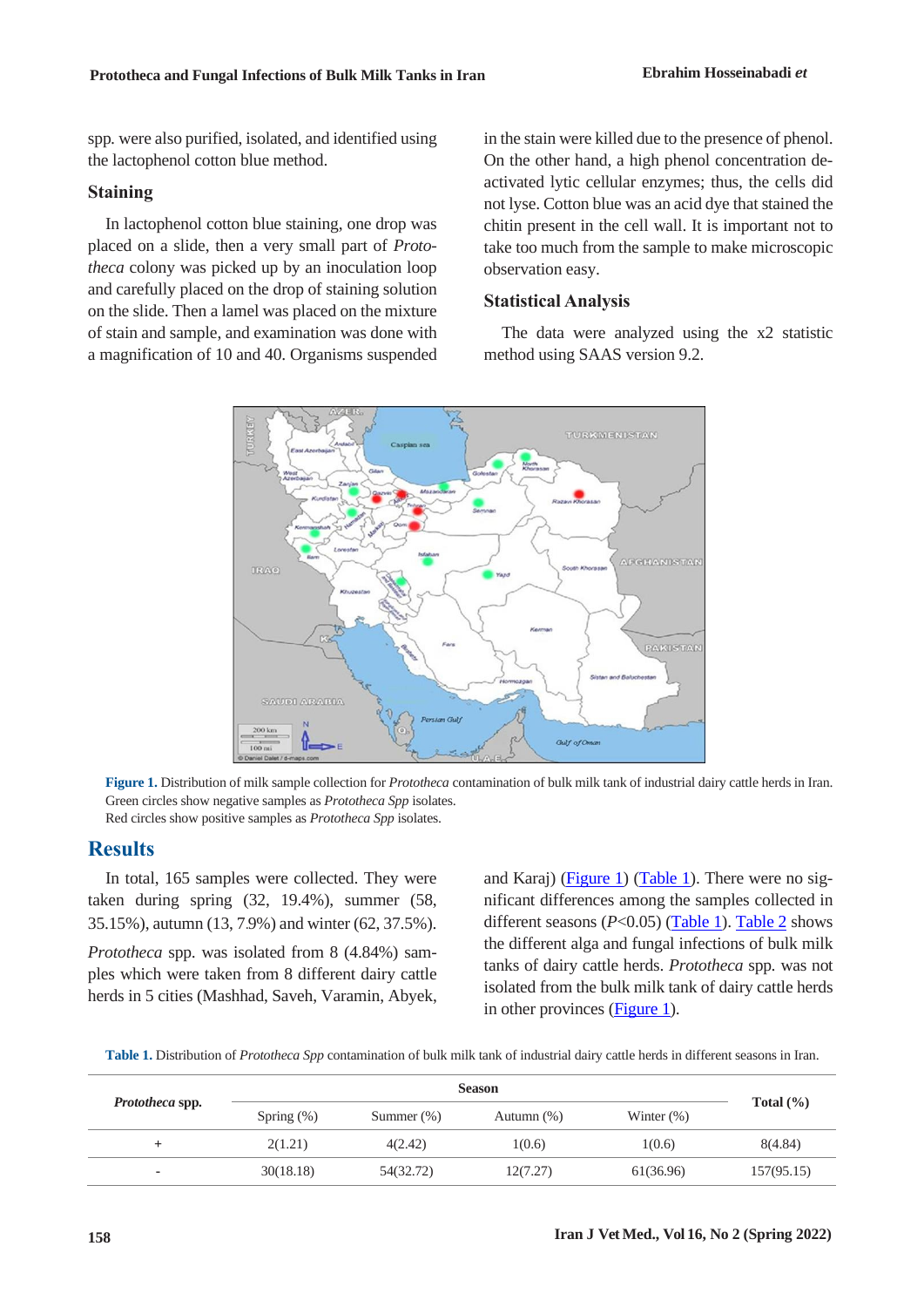<span id="page-4-0"></span>

| <b>Total</b>                                                                                                                                  | 32(19.39)          | 58(35.15)      | 13(7.87)       |                | 62(37.57) | 165          |  |  |  |
|-----------------------------------------------------------------------------------------------------------------------------------------------|--------------------|----------------|----------------|----------------|-----------|--------------|--|--|--|
| Table 2. Frequency of Prototheca spp. and fungal isolates from bulk milk tank of dairy cattle herds of industrial dairy cattle herds in Iran. |                    |                |                |                |           |              |  |  |  |
| Agent                                                                                                                                         |                    | <b>Spring</b>  | <b>Summer</b>  | <b>Autumn</b>  | Winter    | <b>Total</b> |  |  |  |
| <b>Prototheca</b>                                                                                                                             |                    | $\Omega$       | 2              | $\overline{0}$ | $\Omega$  | 2            |  |  |  |
|                                                                                                                                               | <b>Yeast Fungi</b> |                |                |                |           |              |  |  |  |
| Geotrichum candidum                                                                                                                           |                    | 6              | $\overline{0}$ | $\overline{0}$ | 2         | 8            |  |  |  |
| Trichosporon beigelii                                                                                                                         |                    | $\Omega$       | 1              | $\Omega$       | $\Omega$  | 1            |  |  |  |
|                                                                                                                                               | Candida Spp.       | 22             | 33             | 8              | 50        | 113          |  |  |  |
|                                                                                                                                               | <b>Mold</b>        |                |                |                |           |              |  |  |  |
| Fusarium<br>Mix agents contamination                                                                                                          |                    | $\overline{c}$ | $\Omega$       | $\Omega$       | $\Omega$  | 2            |  |  |  |
| Geotrichum candidum & Candida Spp.                                                                                                            |                    | $\overline{0}$ | 4              | 4              | 9         | 17           |  |  |  |
| Candida Spp. & Rhodotorula Spp.                                                                                                               |                    | $\Omega$       | 1              | $\Omega$       | $\Omega$  | 1            |  |  |  |
| Prototheca & Trichosporon beigelii                                                                                                            |                    | 1              | $\overline{0}$ | $\overline{0}$ | $\Omega$  | 1            |  |  |  |
| Prototheca & Candida Spp.                                                                                                                     |                    | 1              | 1              | 1              | 1         | 4            |  |  |  |
| Prototheca, Candida Spp. & Geotrichum candidum                                                                                                |                    | $\Omega$       | 1              | $\Omega$       | $\Omega$  | 1            |  |  |  |
| Geotrichum candidum, Candida Spp. & Rhodotorula                                                                                               |                    | $\Omega$       | 1              | $\Omega$       | $\Omega$  | 1            |  |  |  |
| No Growth                                                                                                                                     |                    | $\Omega$       | 14             | $\Omega$       | $\Omega$  | 14           |  |  |  |
| <b>Total</b>                                                                                                                                  |                    | 32             | 58             | 13             | 62        | 165          |  |  |  |

*Candida* spp. was the most (113, 68, 48%) yeast isolated in purity. However, this agent was isolated in a mixed bulk milk tank contamination (Table 2). Fungal agents were isolated from 95.15% of the bulk milk tank of dairy cattle herds.

### **Discussion**

*Prototheca* spp. can play an essential role in causing contamination of bulk milk tank of dairy cattle herds complexes and possibly bovine mastitis. *Prototheca* was isolated from 8(4.84%) dairy farms in 5  $(15.62\%)$  cities and 5  $(31.25\%)$  provinces, respectively [\(Table 1\)](#page-3-0). However, most (95.15%) of the bulk milk tanks were contaminated by mycotic agents. This alga was detected in different seasons of the year. It was more isolated in summer 4 (2.42%) than in the other seasons. Probably several environmental conditions can affect the growth and reproduction of this agent (Corbellini *et al.*, 2001). This agent is widely distributed in nature and other resources such as food materials. Humid areas, mainly containing manure and decomposing plant material, are its natural habitat (Rapuntean *et al.*, 2009; Inoue *et al.*, 2018). As the diet of dairy cattle is plant origin, the algae may be a transient flora in the gastrointestinal tract of dairy cows. Therefore, it can be excreted intact (Marques *et al.*, 2008). As a consequence of recent global climate changes, high

**Iran J Vet Med., Vol 16, No 2 (Spring 2022)**

temperatures, often combined with high humidity, enhance the multiplication of the algae in the environment (Wawron *et al.*, 2013). At a dairy farm, *Prototheca* was isolated from drinking water, bovine feces and sewage water (Osumi *et al.,* 2008). *Prototheca* was also isolated from milking machine liners and milking cups (Krukowski *et al.*, 2013). Therefore, this agent may be transferred to healthy cows in the same way as contagious mastitis agents (Anderson & Walker. 1988).

In this survey, it was shown that *Prototheca* spp*.* could be isolated purely or combined with other fungi [\(Table 2\)](#page-4-0). We found that yeast was the common opportunistic pathogen in bulk milk tank samples. *Candida* was isolated from 68.48% (113 out of 165) of bulk milk tank samples [\(Table 2\)](#page-4-0). Each fungal infection can arise from a saprophytic organic matter, commonly moldy hay or straw, or moist feeds such as beet pulp, corn silage, and wet grains. However, most of these organisms are opportunists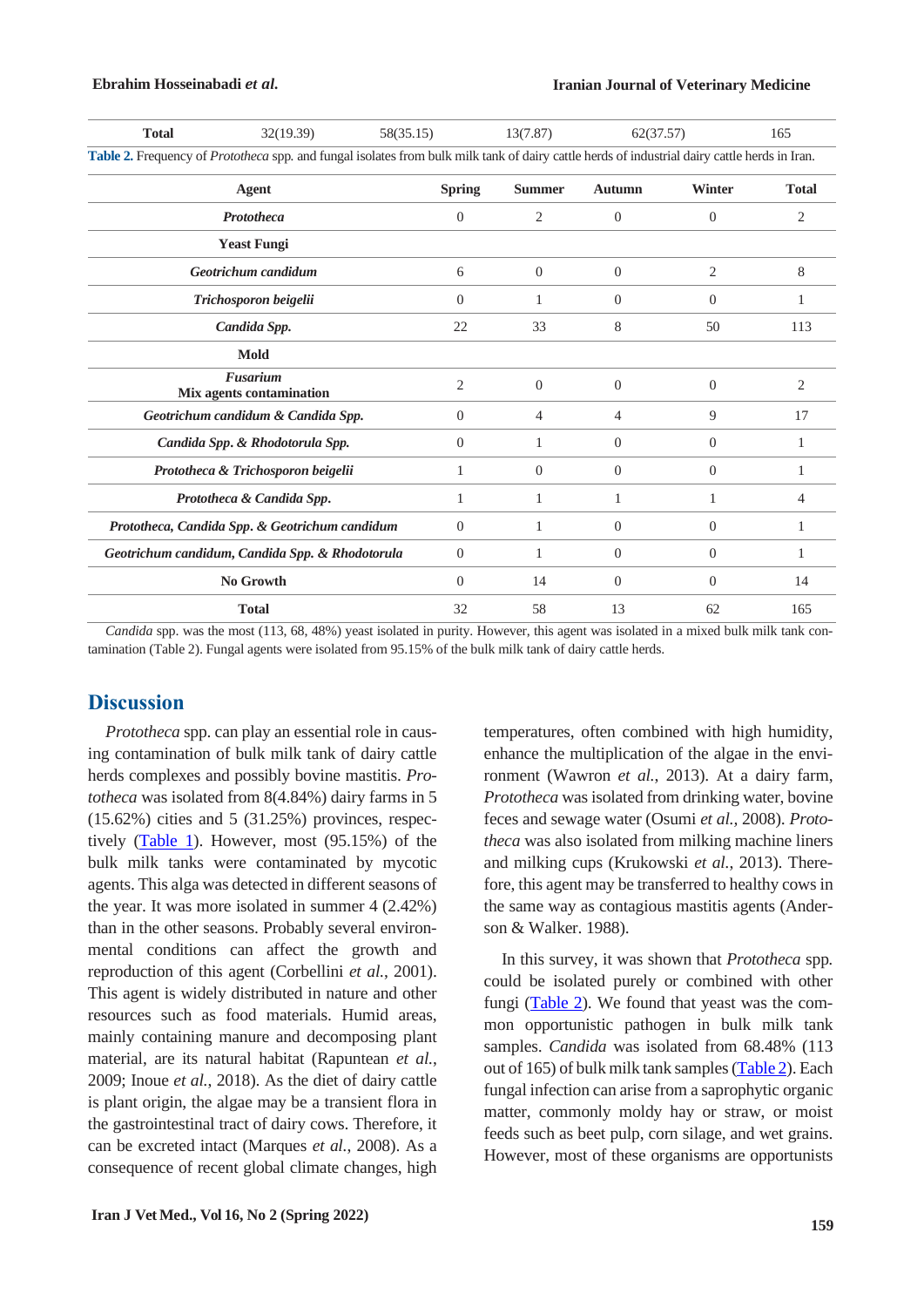with different sources, including the skin of the udder, hands of milking man, milking machines, treatment instruments, floor, straw, feed, dust, drug mixtures, and sanitation solutions (Talebkhan Garoussi*,* Khosravi & Pandamoz, 2012; Garoussi *et al.*, 2017). On the other hand, they can be isolated as the common agents from any bulk milk tank sample.

*Prototheca* culture is not a common process in a laboratory. So it may get less attention. (Alves *et al.*, 2017). The other reason is the unfamiliarity of farm veterinarians with the epidemiological and clinical aspects of *Prototheca* mastitis (Milanov *et al.*, 2016; Jagielski et al., 2019<sup>a</sup>). This issue may even cause the herd to become involved in *Prototheca* mastitis, and this lack of awareness can lead to the identification of this factor when the herd is involved with this alga (Milanov *et al.*, 2016).

*Prototheca* species can cause important individual mastitis in dairy cattle herds, which usually don't respond to current therapies (Jánosi *et al.*, 2001; Marques *et al.*, 2008; Jagielski *et al.*, 2017; Park *et al.*, 2019). Therefore, prevention and health programs must be fully conducted in dairy cattle herds.

It was reported that the milk *Prototheca* contamination was less than 0.5% in Poland (Krukowski, 2006; Krukowski *et al.*, 2009). It was isolated from 8/172 milk samples of 7 dairy farms using a culture method (Jagielski et al., 2019<sup>b</sup>). In the US, it was stated that from total 787 individual dairy farm bulk milk tank samples examined, 3.6% samples contained *Prototheca* spp. (Pore *et al.*, 1987). In Korea, 187 isolates were identified out of 2508 quarter milk samples which shows 7.5% quarter infection (Park *et al.*, 2019).

It was reported that the rate of *Prototheca* milk contamination was 9% in herds with clinical mastitis and usual therapy in Brazil (Corbellini *et al.*, 2001). *Prototheca* was isolated from 22 out of 73 milk samples in a dairy herd with chronic mastitis in Serbia (Milanov & Suvajdžić, 2006). In 2014, Bozo *et al.* reported 9% contamination rate of milk samples of individual cows of 5 herds to *Prototheca* in Italy (Bozzo *et al.*, 2014). It seems that these higher relative rates are due to clinical appearance and the herd level of Protothecosis.

*Prototheca* infection was detected from 7.4%the mammary glands of dairy cows using PCR (Ricchi *et al.*, 2010). However, *Prototheca* spp. were isolated from dairy cows, bulk milk tanks of dairy cattle herds, and the related environment (Ricchi *et al.*, 2013). It shows that the environment plays an important role. However, PCR may be helpful for the isolation of *Prototheca* from bulk milk tank samples which must follow this infection in future studies in Iran (Jagielski *et al.*, 2018). Differences in infections may be due to geographical differences such as climate, weather, rainfall, altitude, and other factors that may affect the growth, production, and sustainability of *Prototheca*. In this study, it was shown that *Prototheca* was more isolated in summer samples than the others.

Causal relationships between various factors in each case are still difficult to establish. Poor hygiene practices, excessive antibiotic use, and inadequate milking hygiene are most commonly considered the major risk factors for mastitis development and bulk milk tank contamination of dairy cattle herds (Pieper *et al.*, 2012; Wawron *et al.*, 2013; Gonçalves *et al.*, 2015).

It was shown that fungal mastitis increased in recent years across the world (Rui 2020). According to the reports, fungal agents have been isolated from 17.3% and 64% samples in Brazil and India, respectively (Dos Santos & Marine. 2005; Krukowski *et al.*, 2006; Türkyılmaz & Kaynarca, 2010; Zaragoza *et al.*, 2011). It may be due to increased bacterial mastitis agents control programs in dairy cattle herds. Therefore, fungal agents can be grown. Fungal infection rate in cows with clinical, subclinical and healthy cows in Iran were 14%, 18% and 15%, respectively (Talebkhan Garoussi*,* Khosravi & Pandamoz, 2012). However, the contamination rate in cows was stated at 12.07% with clinical mastitis in Tabriz, Iran (Rasouli, 2016). While, it was reported 7.5% in clinical and subclinical mastitis in Urmia, Iran (Batavani *et al.*, 2002).

In this study, *Prototheca* was isolated from bulk milk tanks of dairy cattle herds in 5 provinces, the major livestock and dairy producers in Iran. Therefore, livestock densities may play an important role in this infection*. Prototheca* and fungal agents must be considered as a zoonotic disease.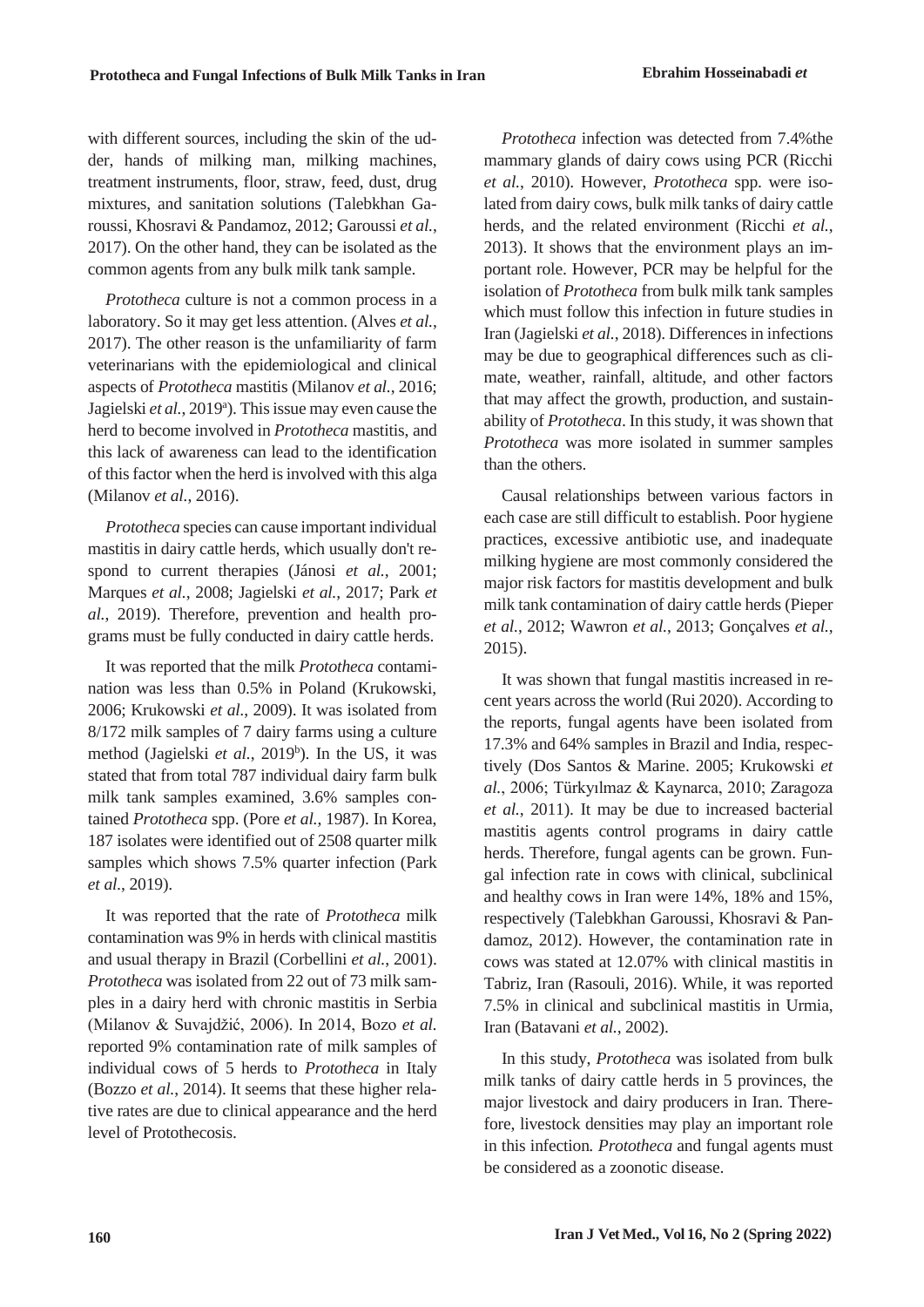It is believed that the actual prevalence of *Prototheca spp.* in positive herds and animals was even higher than the one determined in every study because the dry cows at the time of the investigation were not tested. Moreover, intermittent shedding of the algae in milk may prevent detection of the agent during one single testing or examination of lactating cows or bulk milk tank of the dairy cattle herds (Morandi *et al.*, 2017). It is reported that unsanitary or repeated intra-mammary infusions and antibiotic treatment of cows with mastitis can contribute to developing *Prototheca* infection of the mammary gland (Pieper *et al.,* 2012; Kano *et al.*, 2018). Excessive usage of antibiotics and consequent elimination of the competitive natural udder flora can give rise to the development of algal infections within the mammary gland(s) and subsequently shedding to the bulk milk tank and sanitation hazards for human health (Fernández *et al.,* 2019).

## **Conclusion**

It was concluded that *Porototheca* and the fungal agents (mainly *Candida*) were isolated as the mycoflora of bulk milk tank samples in Holstein dairy

## **References**

- Aalbæk, B., Jensen, H. E., & Huda, A. (1998). Identification of Prototheca from Bovine Mastitis in Denmark. *Apmis*, *106*(1‐6), 483-488. [DOI:10.1111/j.1699-0463.1998.tb01375.x] [PMID]
- Alves, A. C., Capra, E., Morandi, S., Cremonesi, P., Pantoja, J. C. F., Langoni, H., ... & Ribeiro, M. G. (2017). In vitro algicidal effect of guanidine on Prototheca zopfii genotype 2 strains isolated from clinical and subclinical bovine mastitis. *Letters in Applied Microbiology*, *64*(6), 419-423. [DOI: 10.22161/ijfaf.1.4.3]
- Anderson, K. L., & Walker, R. L. (1988). Sources of Prototheca Spp in a Dairy Herd Environment. *Journal of the American Veterinary Medical Association*, *193*(5), 553-556.
- Bakr, E. M., El-Tawab, A. E. K. M. A., Elshemey, T. M., & Abd-Elrhman, A. H. (2015). Diagnostic and Therapeutic Studies on Mycotic Mastitis in Cattle. *Alexandria Journal for Veterinary Sciences*, *46*(1)138-145. [DOI:10.5455/ajvs.189682]
- Batavani, R. A., Mortaz, E., Falahian, K., & Dawoodi, M. A. (2002). Study on Frequency, Aetiology and Some

herds in Iran. We suggest that these isolates can be members of the resident or opportunistic mammary gland disorder processes or environmental resources, which can be necessary as a sanitation hazard. This study was also important from the point

of view of veterinarian studies and humans' health since bulk milk tank contamination in dairy cattle herds can affect general human health. More studies must be carried out in dairy cattle herds *Protothca* and fungal infection.

## **Acknowledgments**

This research was financially supported by the vice chancellor of research, Faculty of Veterinary Medicine, University of Tehran, Iran.

## **Conflict of Interest**

The authors declare that they have no conflict of interest.

Enzymatic Activities of Subclinical Ovine Mastitis in Urmia. *Archives of Razi Institute*, *54*(1), 39-48.

- Bauman, C. A., Barkema, H. W., Dubuc, J., Keefe, G. P., & Kelton, D. F. (2018). Canadian National Dairy Study: Herd-Level Milk Quality. *Journal of Dairy Science*, *101*(3), 2679-2691. [DOI:10.3168/jds.2017- 13336] [PMID]
- Blowey, R. W., & Edmondson, P. (2010). Mastitis control in dairy herds.: *CABI*. International, UK. [DOI:10.1079/9781845935504.0000]
- Bozzo, G., Bonerba, E., Di Pinto, A., Bolzoni, G., Ceci, E., Mottola, A., ... & Terio, V. (2014). Occurrence of Prototheca spp. in cow milk samples. *New Microbiology*, *37*, 459-464.
- Bueno, V. F. F., de Mesquita, A. J., Neves, R. B. S., de Souza, M. A., Ribeiro, A. R., Nicolau, E. S., & de Oliveira, A. N. (2006). Epidemiological and Clinical Aspects of the First Outbreak of Bovine Mastitis Caused by Prototheca zopfii in Goiás State, Brazil. *Mycopathologia*, *161*(3), 141-145. DOI:10.1007/s11046- 005-0145-8] [PMID]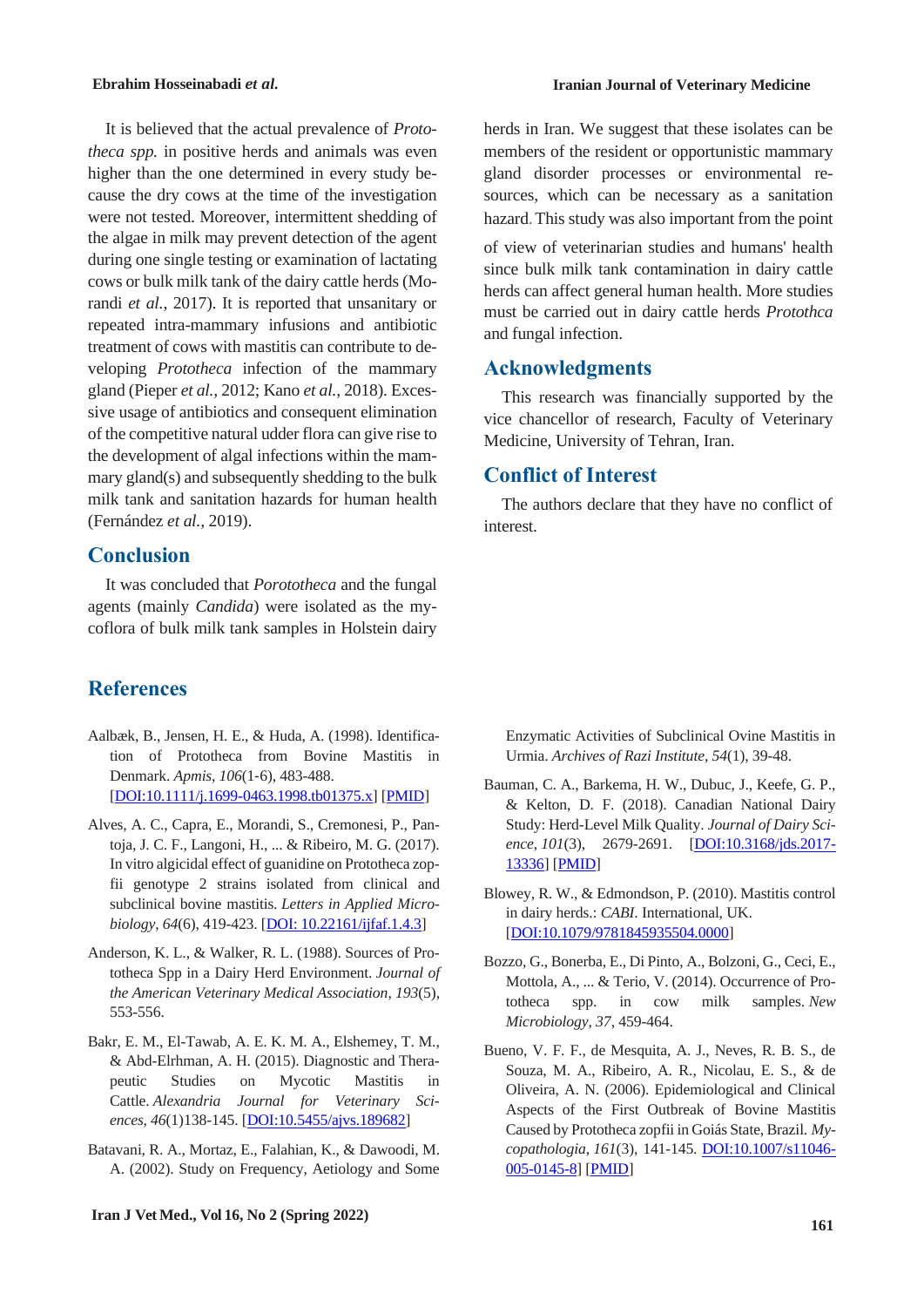- Buzzini, P., Turchetti, B., Facelli, R., Baudino, R., Cavarero, F., Mattalia, L., ... & Martini, A. (2004). First large-Scale Isolation of Prototheca Zopfii from Milk Produced by Dairy Herds in Italy. *Mycopathologia*, *158*(4), 427-430. [DOI:10.1007/s11046-004- 1819-3] [PMID]
- Corbellini, L. G., Driemeier, D., Cruz, C., Dias, M. M., & Ferreiro, L. (2001). Bovine Mastitis Due to Prototheca Zopfii: Clinical, Epidemiological and Pathological Aspects in a Brazilian Dairy Herd. *Tropical Animal Health and Production*, *33*(6), 463-470. [DOI:10.1023/A:1012724412085] [PMID]
- Dos Santos, R. D. C., & Marin, J. M. (2005). Isolation of Candida Spp. from Mastitic Bovine milk in Brazil. *Mycopathologia*, *159*(2), 251-253. DOI:10.1007/s11046- 004-2229-2] [PMID]
- Eldesouky, I., Mohamed, N., Khalaf, D., Salama, A., Elsify, A., Ombarak, R., ... & Alshabrawy, M. (2016). Candida Mastitis in Dairy Cattle with Molecular Detection of Candida Albicans. *Kafkas Universitesi Veteriner Fakultesi Dergisi*, *22*(3), 461-464.
- Fernández, N. B., Taverna, C. G., Vivot, M., Córdoba, S., & Paravano, L. (2019). First Bloodstream Infection Due to Prototheca Zopfii var. Hydrocarbonea in an Immunocompromised Patient. *Medical Mycology Case Reports*, *24*, 9-12. [DOI:10.1016/j.mmcr.2019.02.003] [PMID] [PMCID]
- Garoussi, M. T., Atarie, S., Vodjgani, M., & Gharagozloo, F. (2017). The Prevalence and Control of Bovine Mastitis in Leptospira Outbreak. *Comparative Clinical Pathology*, *26*(1), 189-192. [DOI:10.1007/s00580- 016-2367-1]
- Gonçalves, J. L., Lee, S. H. I., de Paula Arruda, E., Galles, D. P., Caetano, V. C., de Oliveira, C. A. F., ... & dos Santos, M. V. (2015). Biofilm-Producing Ability and Efficiency of Sanitizing Agents Against Prototheca zopfii Isolates from Bovine Subclinical Mastitis. *Journal of Dairy Science*, *98*(6), 3613-3621. [DOI:10.3168/jds.2014-9248] [PMID]
- Inoue, M., Miyashita, A., Noguchi, H., Hirose, N., Nishimura, K., Masuda, M., & Ihn, H. (2018). Case Report of Cutaneous Protothecosis Caused by Prototheca wickerhamii Designated as Genotype 2 and Current Status of Human Protothecosis in Japan. *the Journal of Dermatology*, *45*(1), 67-71. [DOI:10.1111/1346- 8138.14010] [PMID]
- Irrgang, A., Murugaiyan, J., Weise, C., Azab, W., & Roesler, U. (2015). Well-known Surface and Extracellular Antigens of Pathogenic Microorganisms Among the

Immunodominant Proteins of the Infectious Microalgae Prototheca zopfii. *Frontiers in Cellular and Infection Microbiology*, *5*, 67.

[DOI:10.3389/fcimb.2015.00067] [PMID] [PMCID]

- Jagielski, T., Bakuła, Z., Di Mauro, S., Casciari, C., Cambiotti, V., Krukowski, H., ... & Buzzini, P. (2017). A Comparative Study of the in Vitro Activity of Iodopropynyl Butylcarbamate and Amphotericin B Against Prototheca Spp. Isolates from European Dairy Herds. *Journal of Dairy Science*, *100*(9), 7435-7445. [DOI:10.3168/jds.2017-12597] [PMID]
- Jagielski, T., Gawor, J., Bakuła, Z., Decewicz, P., Maciszewski, K., & Karnkowska, A. (2018). Cytb as a New Genetic Marker for Differentiation of Prototheca Species. *Journal of Clinical Microbiology*, *56*(10), e00584-18. [DOI:10.1128/JCM.00584-18] [PMID] [PMCID]
- Jagielski, T., Krukowski, H., Bochniarz, M., Piech, T., Roeske, K., Bakuła, Z., ... & Woch, P. (2019<sup>a</sup>). Prevalence of Prototheca spp. on Dairy Farms in Poland–a Cross‐Country Study. *Microbial Biotechnology*, *12*(3), 556-566. [DOI:10.1111/1751-7915.13394] [PMID] [PMCID]
- Jagielski, T., Lassa, H., Ahrholdt, J., Malinowski, E., & Roesler, U. (2011). Genotyping of Bovine Prototheca Mastitis Isolates from Poland. *Veterinary Microbiology*, *149*(1-2), 283-287. [DOI:10.1016/j.vetmic.2010.09.034] [PMID]
- Jagielski, T., Roeske, K., Bakuła, Z., Piech, T., Wlazło, Ł., Bochniarz, M., ... & Krukowski, H. (2019<sup>b</sup>). A Survey on the Incidence of Prototheca Mastitis in Dairy Herds in Lublin Province, Poland. *Journal of Dairy Science*, *102*(1), 619-628. [DOI:10.3168/jds.2018-15495] [PMID]
- Jánosi, S., Ratz, F., Szigeti, G., Kulcsar, M., Kerenyi, J., Lauko, T., ... & Huszenicza, G. (2001). Pathophysiology: Review of the Microbiological, Pathological, and Clinical Aspects of Bovine Mastitis Caused by the Alga Prototheca Zopfii. *Veterinary Quarterly*, *23*(2), 58-61. **[DOI:10.1080/01652176.2001.9695082]** [PMID]
- Kalińska, A., Gołębiewski, M., & Wójcik, A. (2017). Mastitis Pathogens in Dairy Cattle–a Review. *World Scientific News*, *89*, 22-31.
- Kano, R., Kobayashi, Y., Nishikawa, A., Murata, R., Itou, T., Ito, T., ... & Kamata, H. (2018). Next-Generation Sequencing Analysis of Bacterial Flora in Bovine Prototheca Mastitic Milk. *Medical Mycology Journal*, *59*(3), E41-E46. [DOI:10.3314/mmj.18- 00004] [PMID]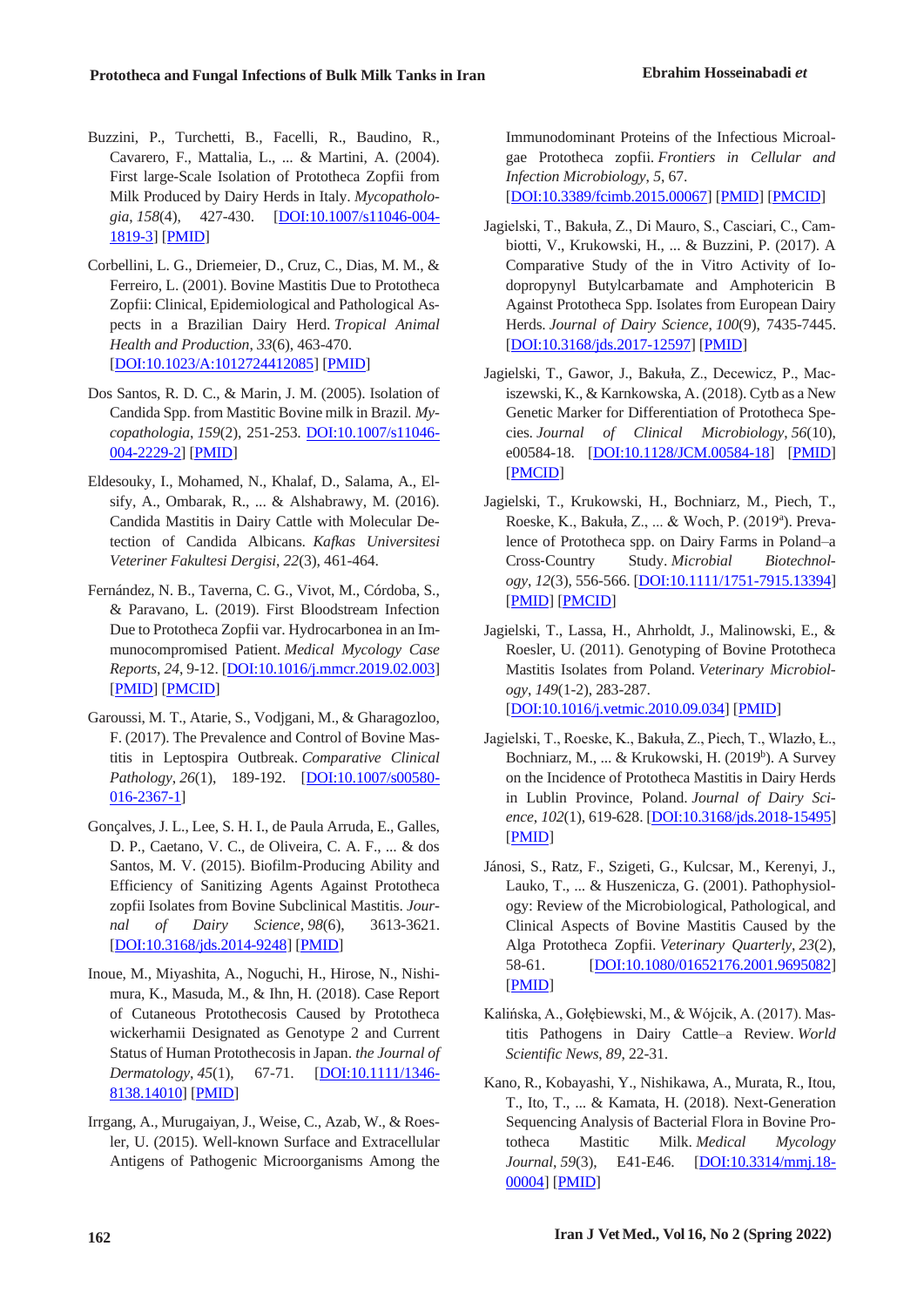- Krukowski, H. (2006). Intramammary Infections Caused by Environmental Pathogens in Cows. *Medycyna Weterynaryjna*, *62*(2), 189-192.
- Krukowski, H., Lisowski, A., Nowakowicz-Debek, B., & Wlazlo, L. (2013). Susceptibility of Prototheca zopfii Strains Isolated from Cows with Mastitis to Chlorhexidine and Iodine. *Turkish Journal of Veterinary and Animal Sciences*, *37*(1), 106-108.
- Krukowski, H., Lisowski, A., Rózański, P., & Skórka, A. (2006). Yeasts and Algae Isolated from Cows with Mastitis in the South-Eastern Part of Poland. *Polish Journal of Veterinary Sciences*, *9*(3), 181-184.
- Krukowski, H., Lisowski, A., Wlazło, Ł., Wnuk, W., & Martyna, J. (2009). Health Status of the Mammary Glands of Cows from Commercial Farms. *Medycyna Weterynaryjna*, *65*(6), 409-412.
- Kurumisawa, T., Kano, R., Nakamura, Y., Hibana, M., Ito, T., Kamata, H., & Suzuki, K. (2018). Is Bovine Protothecal Mastitis Related to Persistent Infection in Intestine?. *Journal of Veterinary Medical Science*, 17- 0710. [DOI:10.1292/jvms.17-0710] [PMID] [PMCID]
- Lass-Florl, C., & Mayr, A. (2007). Human Protothecosis. *Clinical Microbiology Reviews*, *20*(2), 230-242. [DOI:10.1128/CMR.00032-06] [PMID] [PMCID]
- Lavaee, M., Eidi, S., & Khoramian, B. (2019). High Prevalence of Prototheca Spp. and Isolation of Fungal Species in Milk Samples from Cows Suffering from Mastitis in Mashhad City, Northeast Iran. *Iranian Journal of Veterinary Science and Technology*, *11*(2), 21-26.
- Marques, S., Silva, E., Kraft, C., Carvalheira, J., Videira, A., Huss, V. A., & Thompson, G. (2008). Bovine Mastitis Associated with Prototheca Blaschkeae. *Journal of Clinical Microbiology*, *46*(6), 1941-1945. [DOI:10.1128/JCM.00323-08] [PMID] [PMCID]
- Masuda, M., Hirose, N., Ishikawa, T., Ikawa, Y., & Nishimura, K. (2016). Prototheca Miyajii Sp. Nov., Isolated from a Patient with Systemic Protothecosis. *International Journal of Systematic and Evolutionary Microbiology*, *66*(3), 1510-1520. [DOI:10.1099/ijsem.0.000911] [PMID]
- Milanov, D. S., & Suvajdžić, L. Ð. (2006). Characteristics and Importance of the Genus Prototheca in Human and Veterinary Medicine. *Zbornik Matice Srpske za Prirodne Nauke*, (111), 15-27. [DOI:10.2298/ZMSPN0611015M]
- Milanov, D., Petrović, T., Polaček, V., Suvajdžić, L., & Bojkovski, J. (2016). Mastitis Associated with Prototheca zopfii-an Emerging Health and Economic Problem on Dairy Farms. *Journal of Veterinary Research*, *60*(4), 373-378. [DOI:10.1515/jvetres-2016- 0054]
- Milanov, D., Petrović, T., Polaček, V., Suvajdžić, L., & Bojkovski, J. (2016). Mastitis Associated with Prototheca zopfii-an Emerging Health and Economic Problem on Dairy Farms. *Journal of Veterinary Research*, *60*(4), 373-378.
- Milanov, D., Petrović, T., Polaček, V., Suvajdžić, L., & Bojkovski, J. (2016). Mastitis Associated with Prototheca Zopfii-an Emerging Health and Economic Problem on Dairy Farms. *Journal of Veterinary Research*, *60*(4), 373-378. [DOI:10.1515/jvetres-2016- 0054]
- Morandi, S., Cremonesi, P., Povolo, M., Capra, E., Silvetti, T., Castiglioni, B., ... & Brasca, M. (2017). Prototheca Blaschkeae Subsp. Brasiliensis Subsp. Nov., Isolated from Cow Milk. *International Journal of Systematic and Evolutionary Microbiology*, *67*(10), 3865-3871. [DOI:10.1099/ijsem.0.002209] [PMID]
- Osumi, T., Kishimoto, Y., Kano, R., Maruyama, H., Onozaki, M., Makimura, K., ... & Hasegawa, A. (2008). Prototheca Zopfii Genotypes Isolated from Cow Barns and Bovine Mastitis in Japan. *Veterinary Microbiology*, *131*(3-4), 419-423. [DOI:10.1016/j.vetmic.2008.04.012] [PMID]
- Park, H. S H. S., Moon, D. C., Hyun, B. H., & Lim, S. K. (2019). Occurrence and Persistence of Prototheca zopfii in Dairy Herds of Korea. *Journal of Dairy Science*, *102*(3), 2539-2543. [DOI:10.3168/jds.2018- 14979] [PMID]
- Park, H. S., Moon, D. C., Hyun, B. H., & Lim, S. K. (2019). Occurrence and Persistence of Prototheca Zopfii in Dairy Herds of Korea. *Journal of Dairy Science*, *102*(3), 2539-2543. [DOI:10.3168/jds.2018- 14979] [PMID]
- Pieper, L., Godkin, A., Roesler, U., Polleichtner, A., Slavic, D., Leslie, K. E., & Kelton, D. F. (2012). Herd Characteristics and Cow-Level Factors Associated with Prototheca Mastitis on Dairy Farms in Ontario, Canada. *Journal of Dairy Science*, *95*(10), 5635-5644. [DOI:10.3168/jds.2011-5106] [PMID]
- Pompermayer, D. M., & Gaylarde, C. C. (2000). The Influence of Temperature on the Adhesion of Mixed Cultures of Staphylococcus Aureus and Escherichia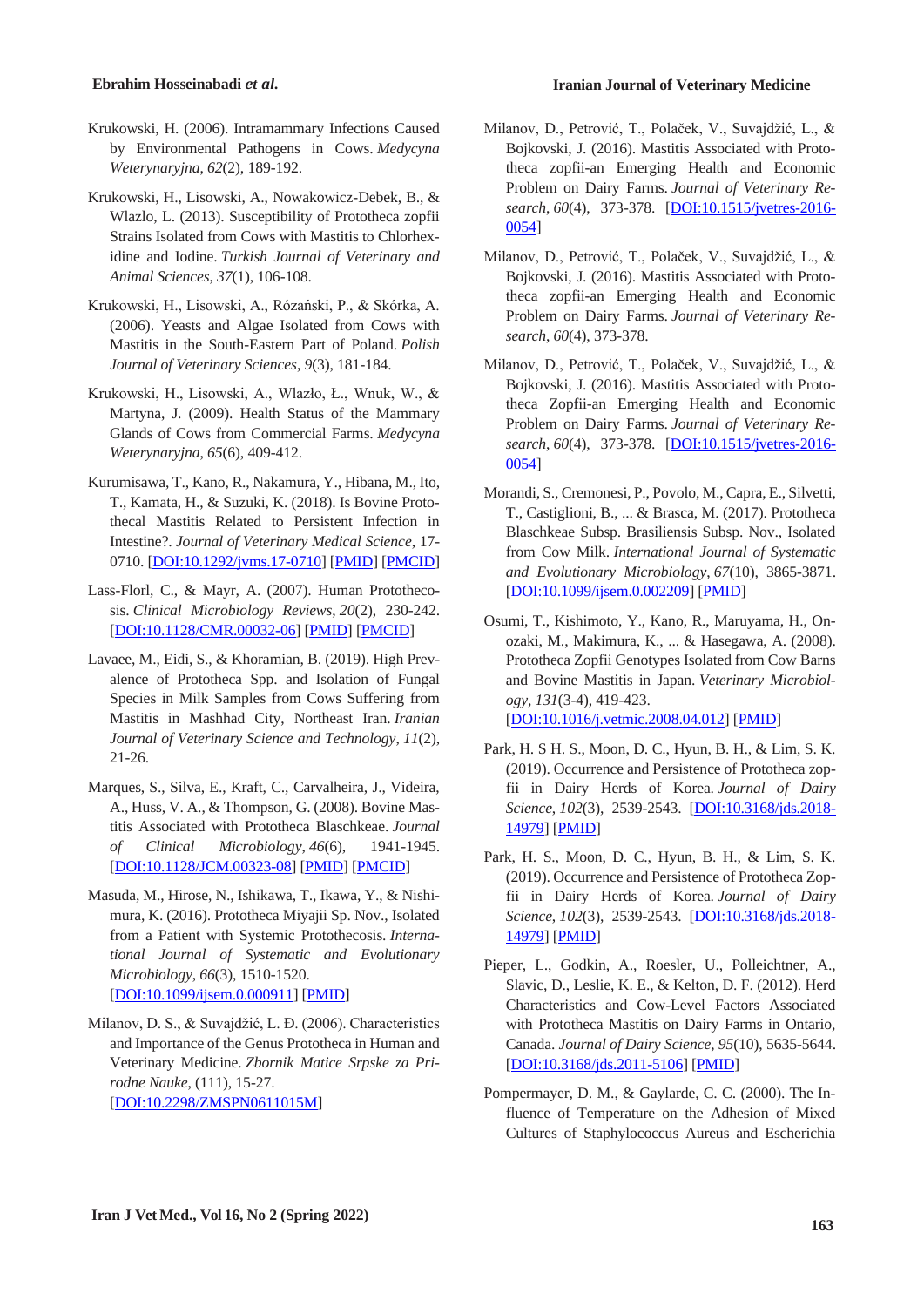coli to polypropylene. *Food Microbiology*, *17*(4), 361- 365. [DOI:10.1006/fmic.1999.0291]

- Pore, R. S., Shahan, T. A., Pore, M. D., & Blauwiekel, R. (1987). Occurrence of Prototheca Zopfii, a Mastitis Pathogen, in Milk. *Veterinary Microbiology*, *15*(4), 315-323. [DOI:10.1016/0378-1135(87)90019-8]
- Ranjan, R., Swarup, D., Patra, R. C., & Nandi, D. (2006). Bovine Protothecal Mastitis: a Review. *Perspectives in Agriculture, Veterinary Sciences, Nutrition and Natural Resources*, *1*(17), 1-7. [DOI:10.1079/PAVSNNR20061017]
- Rapuntean, S., Rapuntean, G., FIT, N. I., Cosmina, C. U. C., & NADAS, G. C. (2009). Morphological and Cultural Characterization of Some Strains of Unicellular Algae of the Genus Prototheca Sampled from Mastitic cow Milk. *Notulae Botanicae Horti Agrobotanici Cluj-Napoca*, *37*(1), 31-40.
- Rasouli, A. (2016). Survey on Prevalence Rate of Fungal Species in Cattle Mastitis at Some Dairy Farm Around Tabriz City. *International Journal of Biology, Pharmacy and Allied Sciences*, *5*(4), 900-906.
- Ricchi, M., De Cicco, C., Buzzini, P., Cammi, G., Arrigoni, N., Cammi, M., & Garbarino, C. (2013). First Outbreak of Bovine Mastitis Caused by Prototheca Blaschkeae. *Veterinary Microbiology*, *162*(2-4), 997- 999. [DOI:10.1016/j.vetmic.2012.11.003] [PMID]
- Ricchi, M., Goretti, M., Branda, E., Cammi, G., Garbarino, C. A., Turchetti, B., ... & Buzzini, P. (2010). Molecular Characterization of Prototheca Strains Isolated from Italian Dairy Herds. *Journal of Dairy Science*, *93*(10), 4625-4631.DOI:10.3168/jds.2010-3178] [PMID]
- Roesler, U., Möller, A., Hensel, A., Baumann, D., & Truyen, U. (2006). Diversity Within the Current Algal Species Prototheca Zopfii: a Proposal for Two Prototheca Zopfii Genotypes and Description of a Novel Species, Prototheca Blaschkeae Sp. Nov. *International Journal of Systematic and Evolutionary Microbiology*, *56*(6), 1419-1425. [DOI:10.1099/ijs.0.63892-0] [PMID]
- Roesler, U., Scholz, H., & Hensel, A. (2003). Emended Phenotypic Characterization of Prototheca zopfii: a Proposal for Three Biotypes and Standards for Their Identification. *International journal of Systematic and Evolutionary Microbiology*, *53*(4), 1195-1199. [DOI:10.1099/ijs.0.02556-0] [PMID]
- Satoh, K., Ooe, K., Nagayama, H., & Makimura, K. (2010). Prototheca Cutis Sp. Nov., a Newly Discovered Pathogen of Protothecosis Isolated from Inflamed Human Skin. *International journal of Systematic and Evolutionary Microbiology*, *60*(5), 1236-1240. [DO<u>I:10.1099/ijs.0.016402-0]</u> [PMID]
- Shahid, M., Ali, T., Zhang, L., Hou, R., Zhang, S., Ding, L., ... & Han, B. (2016). Characterization of Prototheca Zopfii Genotypes Isolated from Cases of Bovine Mastitis and Cow Barns in China. *Mycopathologia*, *181*(3- 4), 185-195. [DOI:10.1007/s11046-015-9951-9]
- Spanamberg, A., Wunder Jr, E. A., Brayer Pereira, D. I., Argenta, J., Cavallini Sanches, E. M., Valente, P., & Ferreiro, L. (2008). Diversity of Yeasts from Bovine Mastitis in Southern Brazil. *Revista Iberoamericana de Micologia*, *25*(3), 154. [DOI:10.1016/S1130- 1406(08)70036-6]
- TalebkhanGaroussi, M., Khosravi, A. R., & Pandamoz, S. (2012). Milk MycofloraSurvey of Dairy Cows with or Without Mastitis. *Iranian Journal of Veterinary Science and Technology*, *4*(1), 69-74.
- Thrusfield, M., Christley, R. (2018). *Veterinary Epidemiology*, Fourth edition. Wiley Blackwell Science Publication. Pages: 275-276. [DOI:10.1002/9781118280249]
- Türkyılmaz, S., & Kaynarca, S. (2010). The Slime Production by Yeasts Isolated from Subclinical Mastitic Cows. *Acta Veterinaria Brno*, *79*(4), 581-586. [DOI:10.2754/avb201079040581]
- Wawron, W., Bochniarz, M., Piech, T., Łopuszyński, W., & Wysocki, J. (2013). Outbreak of Protothecal Mastitis in a Herd of Dairy Cows in Poland. *Bulletin of the Veterinary Institute in Pulawy*. *57*, 335-339. [DOI:10.2478/bvip-2013-0058]
- Zaini, F., Kanani, A., Falahati, M., Fateh, R., Salimi-Asl, M., Saemi, N., ... & Nazeri, M. (2012). Identification of Prototheca Zopfii from Bovine Mastitis. *Iranian Journal of Public Health*, *41*(8), 84.
- Zaragoza, C. S., Olivares, R. A. C., Watty, A. E. D., de la Peña Moctezuma, A., & Tanaca, L. V. (2011). Yeasts Isolation from Bovine Mammary Glands Under Different Mastitis Status in the Mexican High Plateu. *Revista Iberoamericana de Micologia*, *28*(2), 79-82. [DOI:10.1016/j.riam.2011.01.002] [PMID].